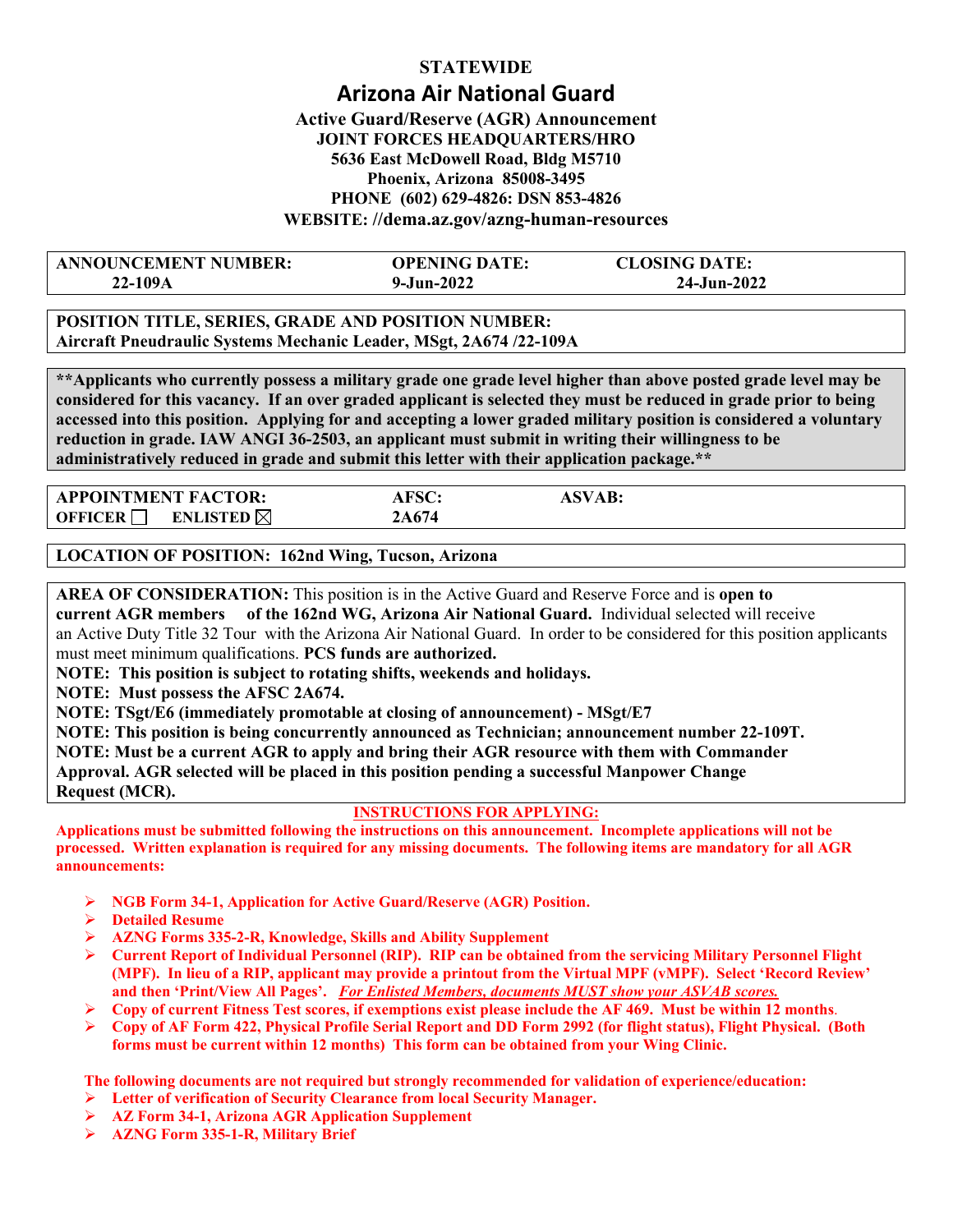**APPLICATIONS MUST BE EMAILED TO: ng.az.azarng.list.hro-webmaster@army.mil. Please send electronic package (in a single file or as few as possible) including all required documents Email address can also be found by clicking the "Contact Us" link on the Dema.az.gov website then clicking AZNG Human Resources Office link.** 

### **NATIONAL GUARD REQUIREMENTS:**

1. Must be in compliance with physical fitness, height, weight, and body fat measurement standards as listed in AFI 36-2905.

2. If selected member is pregnant, orders may commence as long the member can safely perform duties within the restrictions of the AF 469 and with chain of command approval.

3. If required, we will initiate an investigation for a security clearance. Unfavorable results will be cause for your immediate separation.

4. Individuals who cannot obtain 20 years of Active Federal Service prior to reaching mandatory retirement, age 60 for enlisted personnel, or mandatory separation date for officers and those within their first 24 months of an AGR assignment or reassignment must submit a Statement of Understanding prior to the closing date of this announcement. If selected you must submit a Waiver for Exceptional Circumstances through the HRO remote to the HRO for approval. Waivers must justify why it is in the best interest of the unit, State, or Air National Guard.

5. You must meet eligibility requirements of AFI36-2101 Classifying Military Personnel (Officer and Enlisted) and ANGI 36-101 (The Active Guard/Reserve Program).

6. Applicants for E-8 positions must have the ability to complete Senior Noncommissioned Officer Academy within 36 months of assignment IAW para 2.20.1 of ANGI 36-2101.

7. Individuals selected for Control Grade positions are subject to Control Grade availability.

8. Per SECDEF Memo "Mandatory Coronavirus Disease 2019 Vaccination of Department of Defense Service Members", dated 24 August 2021, all AGR applicants must either be fully vaccinated against COVID-19 or have an approved/submitted Medical or Religious Exemption prior to starting an AGR Tour.

#### **Acceptance of this position requires participation in the Direct Deposit/Electronic Funds Transfer Program**

**EVALUATION PROCESS:** Each applicant must **FULLY SUBSTANTIATE** on their application how they meet the requirements listed in the specialized experience area; otherwise applicant will be considered unqualified for this position. Applications will be evaluated solely on information supplied in the application (NGB Form 34-1) or resume. Experience will be evaluated based on relevance to the position for which application is being made. Include job titles, starting and ending dates (month and year), hours per week, salary, duties/accomplishments, employer(s) name and address, and supervisor(s) name/phone number and permission to contact.

**EQUAL OPPORTUNITY:** The Arizona National Guard is an Equal Opportunity Employer. Selection for this position will be made without regard to race, religion, age, national origin, sex, political affiliation, marital status, membership or non-membership in an employee organization or any other non-merit factor.

#### **KNOWLEDGE, SKILLS AND ABILITIES REQUIRED FOR SUCCESSFUL PERFORMANCE IN THIS POSITION: Each applicant should fully justify on their application how they meet each KSA listed below using AZNG Form 335-2-R to reference the justification.**

1. Ability to maintain a knowledge of shop practices, answer questions regarding appropriate procedures, policies, written instructions, and other directives.

2. Ability to advise the supervisor on status and progress of work, causes of delay, and overall work operations, problems, and individual performance.

3. Ability to prepare for and participate in various types of readiness evaluations such as ORI, JG and UE inspections, mobility and command support exercises.

4. Ability to assign work to assure full utilization of personnel and to accomplish same within established time frames and priorities.

5. Knowledge to perform organizational and field level maintenance to include periodic, phase, time, calendar, unscheduled, and special inspection.

**SPECIALIZED EXPERIENCE:** Must have at least 36 months of experience or training which provided a knowledge of basic electrical and mechanical principles. Experience in fabricating fuel, oil and vacuum hose lines. Experience in servicing, maintaining, disassembling assembling, repairing and testing hydraulic and pneumatic systems. Experience in diagnosing malfunctions and overhauling pneudraulic accessories by disassembling, cleaning part and examining parts. Experience in diagnosing trouble and determining remedies. Experience in repairing, rebuilding and overhauling major systems of ground equipment and pneumatic and hydraulic systems. Experience in mechanical repairs using hand tools and test equipment. Experience that demonstrates the ability to interpret technical manuals, specifications and publications. In addition to the journeyman level knowledge, experience which demonstrates the ability to plan, organize, and lead the work of others in fields directly related the repair function of this occupational series. Must have the ability to perform administrative functions; to read and interpret a variety of technical publications used in the repair of supported equipment. The ability to provide guidance to others in work related directly to this occupational series.